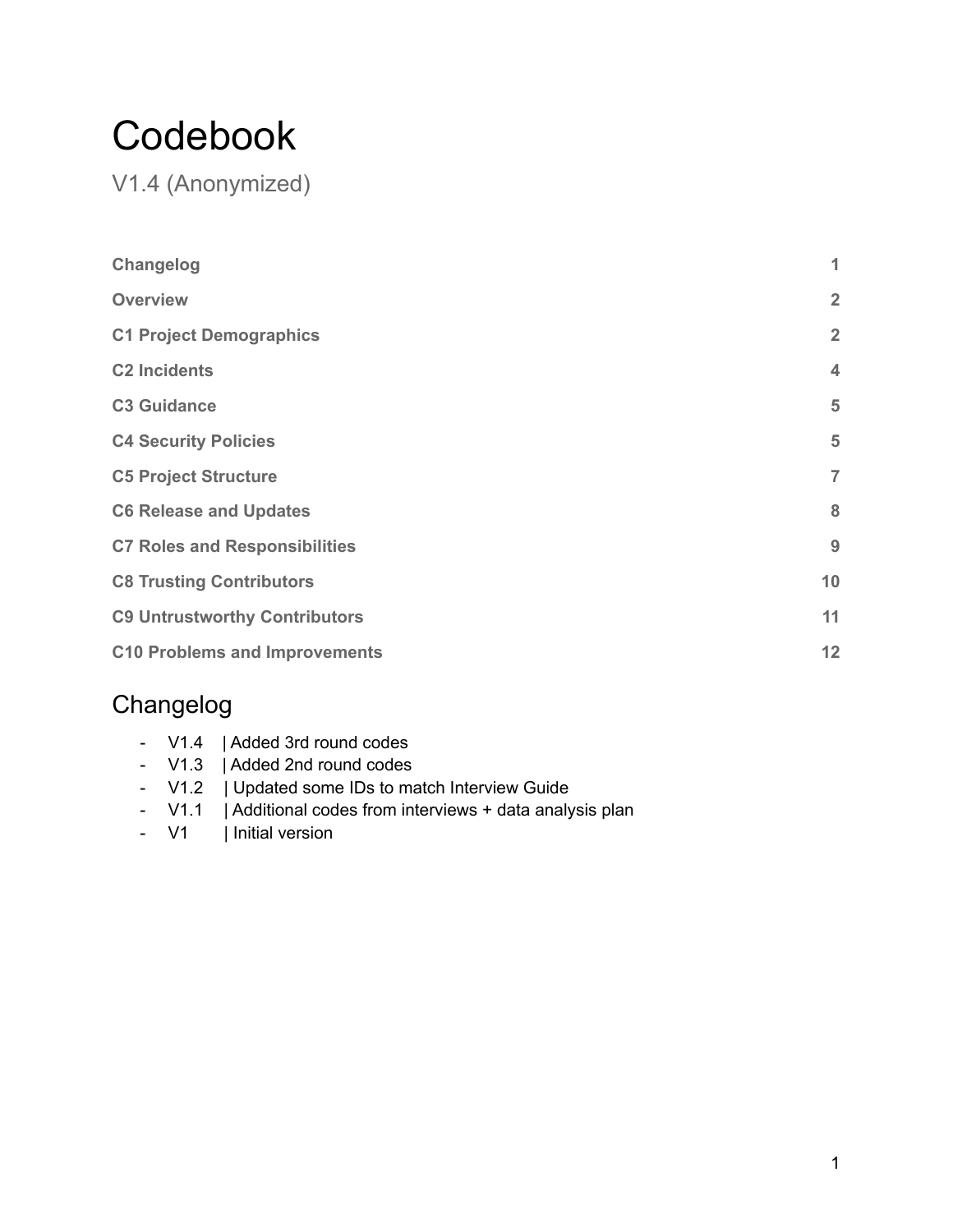## **Overview**

Setup codes in this codebook have the following structure:

<span id="page-1-0"></span>

| Ex.                      | <b>Worries</b>                                                                                                          |  |
|--------------------------|-------------------------------------------------------------------------------------------------------------------------|--|
| (This is an example)     |                                                                                                                         |  |
|                          | <b>Description:</b> General code for worries expressed in questions Q3, Q4, and Q5.                                     |  |
|                          | <b>Subcodes</b> include currently:                                                                                      |  |
| $\blacksquare$           | worries-1: security                                                                                                     |  |
| $\blacksquare$           | worries-2: privacy (see Code 1.3 for an additional sub coding)                                                          |  |
| $\overline{\phantom{a}}$ | worries-3: usability                                                                                                    |  |
|                          | You may extend this list if you identify a new worry.                                                                   |  |
|                          | Buzzwords: "I worry about ", "I fear ", "I feel bad about "                                                             |  |
|                          | <b>Examples:</b>                                                                                                        |  |
| $\overline{\phantom{a}}$ | "I often worry about my privacy, especially if I use an app with many ads." $\rightarrow$                               |  |
|                          | worries-2: privacy                                                                                                      |  |
| $\blacksquare$           | "I dislike using these apps, because I feel like a hacker could easily hack them." $\rightarrow$<br>worries-1: security |  |
|                          | <b>Coding:</b> Add the corresponding subcode(s). Remember to also assign Code 1.3 if the worries                        |  |
|                          | include privacy.                                                                                                        |  |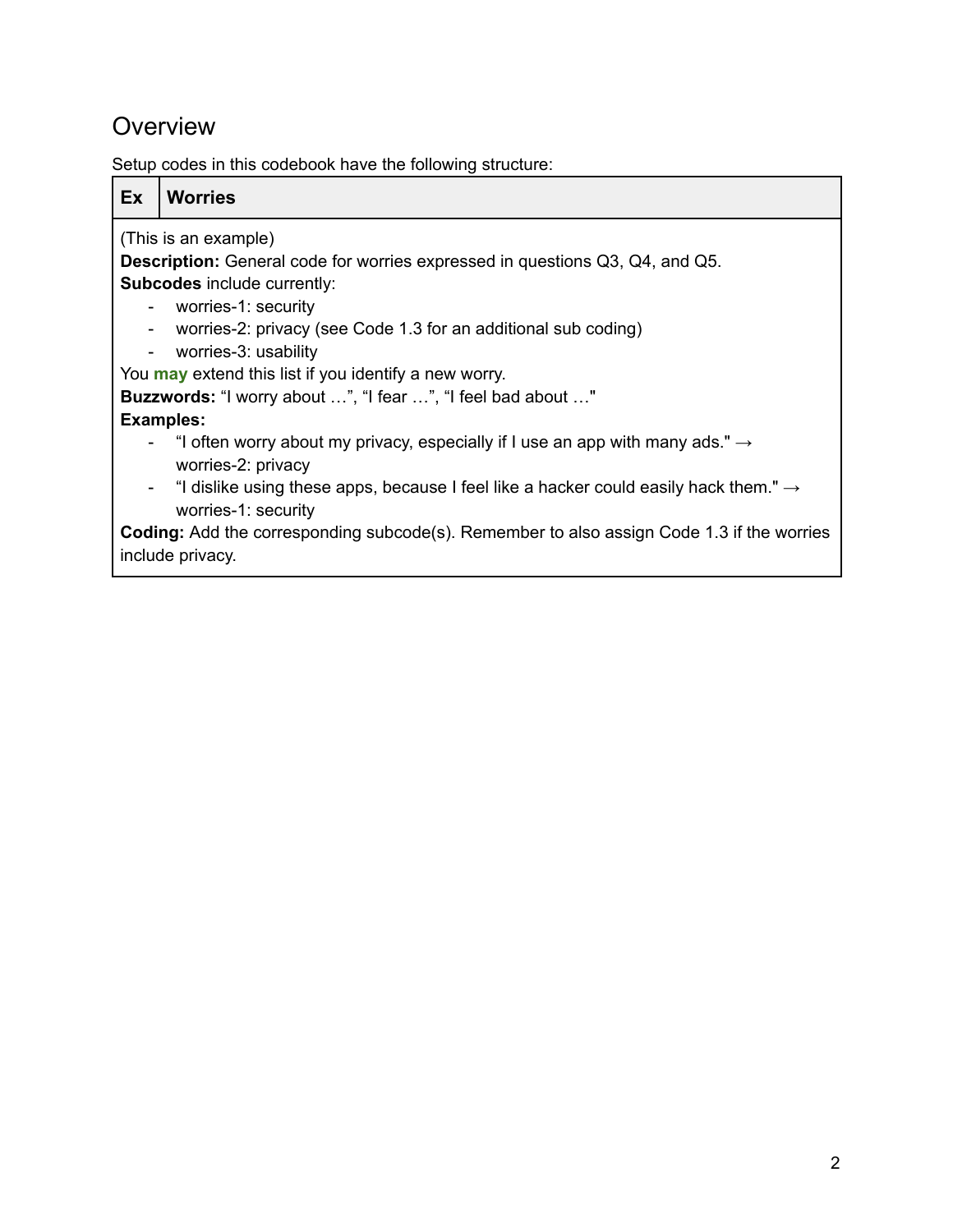## C1 Project Demographics

Get additional demographics such as contributor count etc. directly from repositories.

#### **C1.1 Project Type Description:** General code for project type(s) of the participant. **Subcodes** include currently: - C1.1-1: Operating System C1.1-2: Library - C1.1-3: Virtualization/containers - C1.1-4: Code analysis - C1.1-5: Hybrid engineering - C1.1-6: WebApp/Backend - C1.1-7: Parser/Serialization/Deserialization - C1.1-8: Shared libraries - C1.1-9: Version Control System - C1.1-10: UI Tool - C1.1-11: Orchestration: - C1.1-12: Network Monitoring - C1.1-13: Scientific simulations - C1.1-14: Decentralized exchange (crypto) - C1.1-15: CLI Tool - C1.1-16: Network Protocol You **may** extend this list if you identify a new project type.

**Buzzwords:** *"I work on X, a library for ..."*

**Coding:** Add corresponding subcodes for each project mentioned.

#### **C1.2 Project Age**

**Description:** Age of the project.

**Coding:** Code (if) estimated by participant + enhance with actual repo age if available

#### **C1.3 Contributor Count**

**Description:** Number of (regular) contributors to the project.

**Coding:** Code (if) estimated by participant + enhance with actual repo data if available

#### **C1.4 Contributor Connections**

**Description:** How the contributors are connected to each other.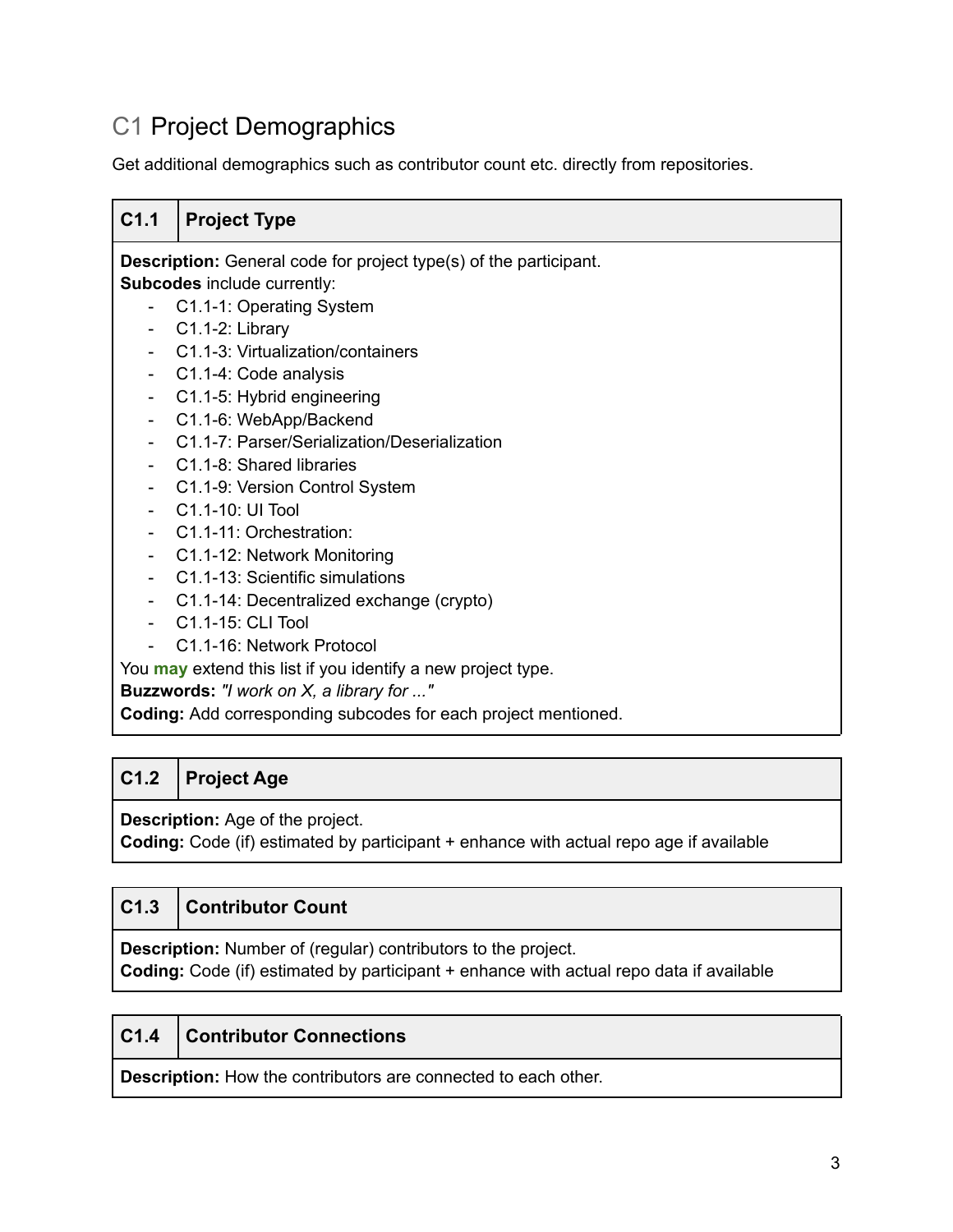**Coding:** Add corresponding subcodes, when in doubt: likely random "Contributors"

#### **C1.5 Contributor Distribution**

**Description:** How the contributors are distributed.

**Coding:** Add corresponding subcodes, when in doubt: likely "Global"

#### **C1.6 Participant Position**

**Description:** Rough estimate of our participant's position within the project (estimate from project data if not mentioned by participant).

**Subcodes** include currently (roughly ordered by rank):

- C1.6-1: Founder or Owner (or equiv.)
- C1.6-2: Team Lead (or equiv.)
- C1.6-3: Maintainer (or equiv.)
- C1.6-4: Regular contributor

<span id="page-3-0"></span>You **may** extend this list if you identify a new position.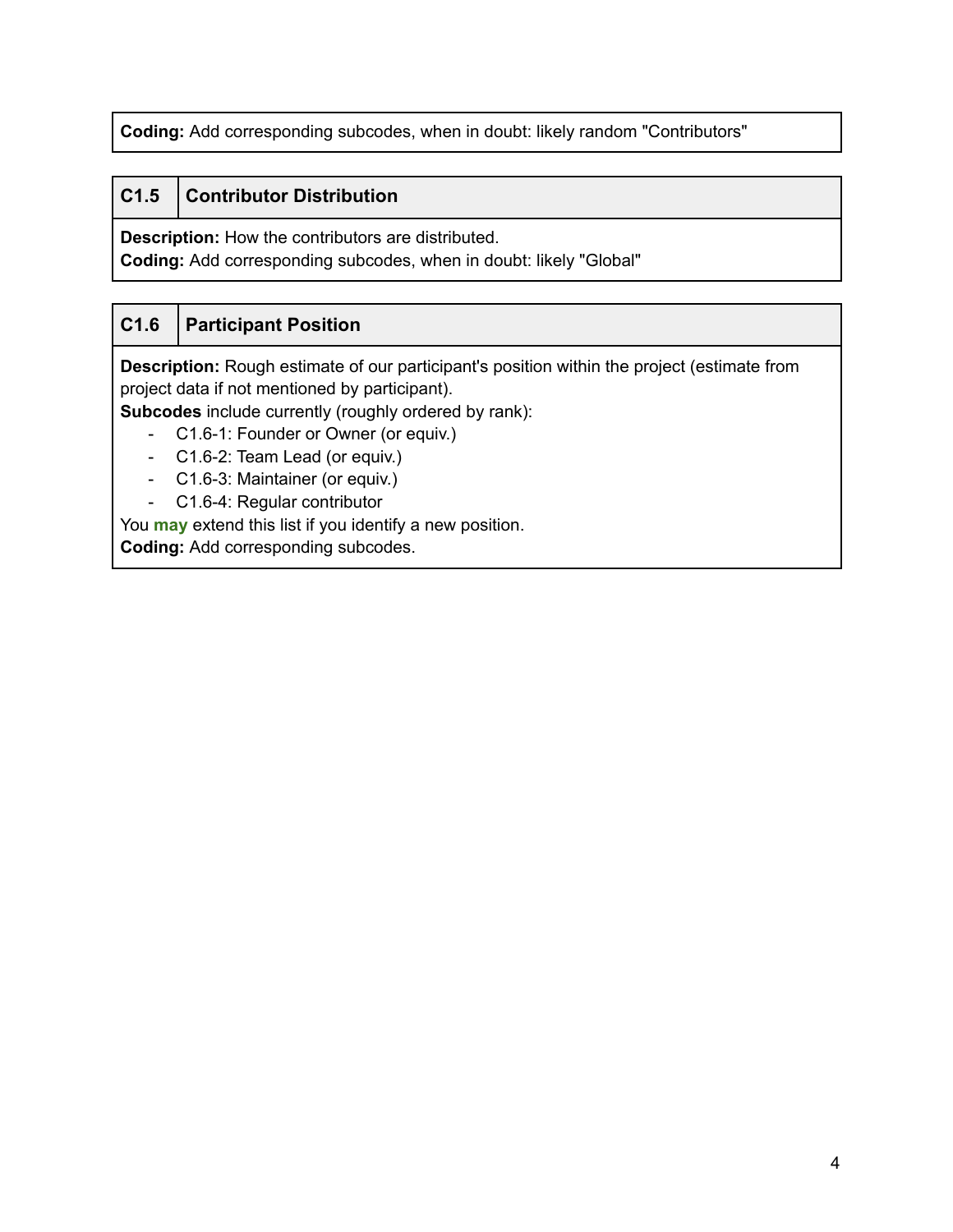## C2 Incidents

#### **C2.1 Security Challenges**

**Description:** If/What security challenges the project faced. **Subcodes** include currently:

- C2.1-1: None
- C2.1-2: Suspicious/Low Quality Commits (but no obvious attack)
- C2.1-3: Social Engineering
- C2.1-4: Vuln in dependency
- C2.1-5: Other
- C2.1-6: Full disclosure of vulnerabilities
- C2.1-7: Unsafe user input
- C2.1-8: Loss of credentials

You **may** extend this list if you identify a new incident type.

**Coding:** Add corresponding subcodes

#### **C2.2 Incident Aware**

**Description:** If the participants were aware of the incident. **Subcodes** include currently:

- C2.2-1 Aware: No
- C2.2-2 Aware: Yes

**Coding:** Add corresponding subcodes

#### **C2.3 Incident Opinion**

**Description:** What opinion the participant had of the research approach mentioned in the incident.

**Subcodes** include currently:

- C2.3-1 Opinion: No opinion / Refuse to answer
- C2.3-2 Opinion: Negative
- C2.3-3 Opinion: Neutral / Mixed
- C2.3-4 Opinion: Positive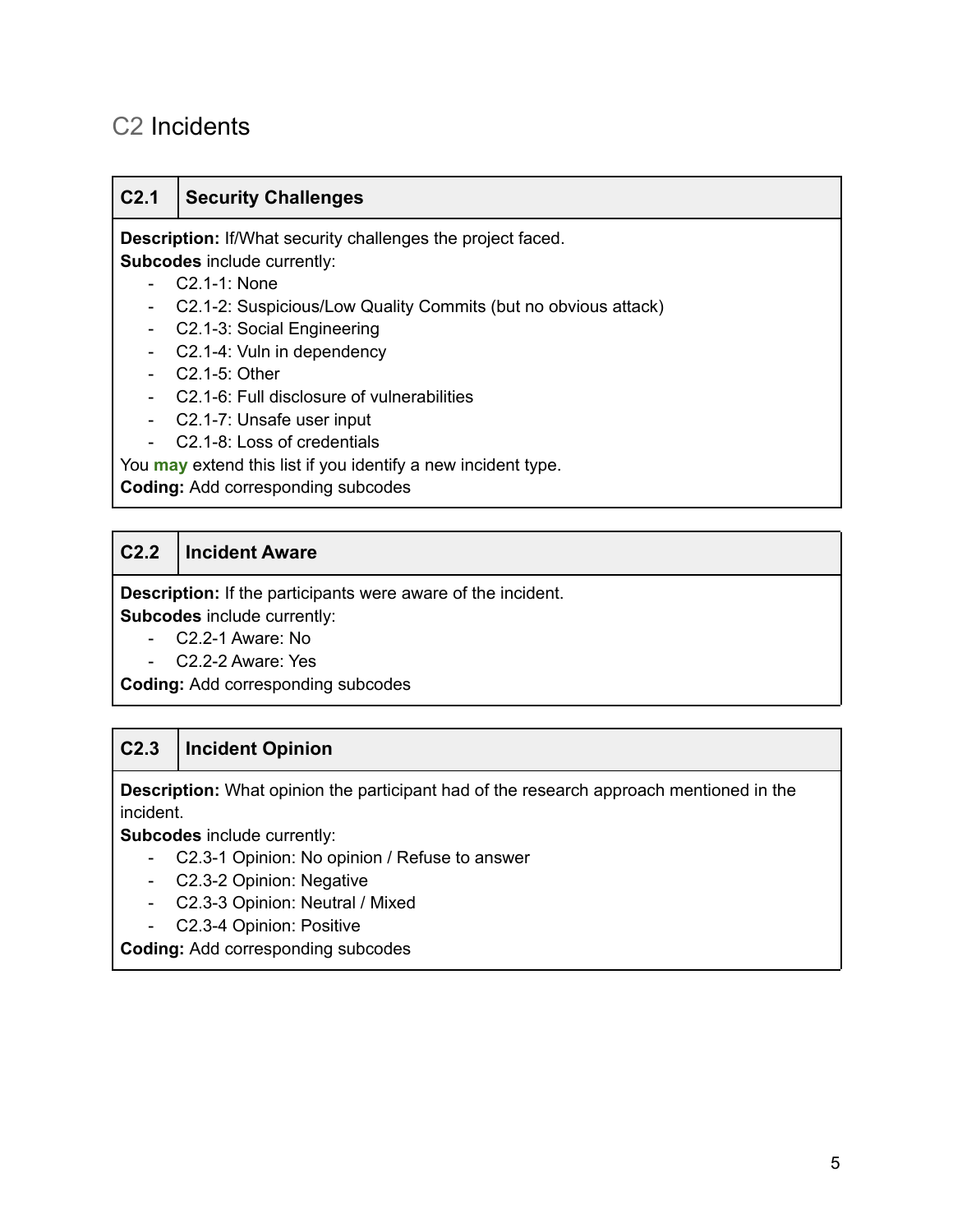## <span id="page-5-0"></span>C3 Guidance

#### **C3.1 Guidance Types**

**Description:** If/what type of guidance the project(s) provide. **Subcodes** include currently:

- C3.1-1: None
- C3.1-2: Language (e.g. style)
- C3.1-3: Security
- C3.1-4: Crypto-specific
- C3.1-5: Infrastructure
- C3.1-6: General (contributing)
- C3.1-7: Test-specific

You **may** extend this list if you identify a new type.

**Coding:** Add corresponding subcodes

## <span id="page-5-1"></span>C4 Security Policies

#### **C4.1 Policies Content**

**Description:** If/what type of security policies the project(s) provide. **Subcodes** include currently:

- C4.1-1: None
- C4.1-2: Mandatory 2FA
- C4.1-3: Security contact/team
- C4.1-4: Bug bounty program
- C4.1-5: Limited scope
- C4.1-6: Air gapping

You **may** extend this list if you identify a new type.

**Coding:** Add corresponding subcodes

#### **C4.2 Disclosure Policies**

**Description:** If/what type of disclosure policies the project(s) follow. **Coding:** Add corresponding subcodes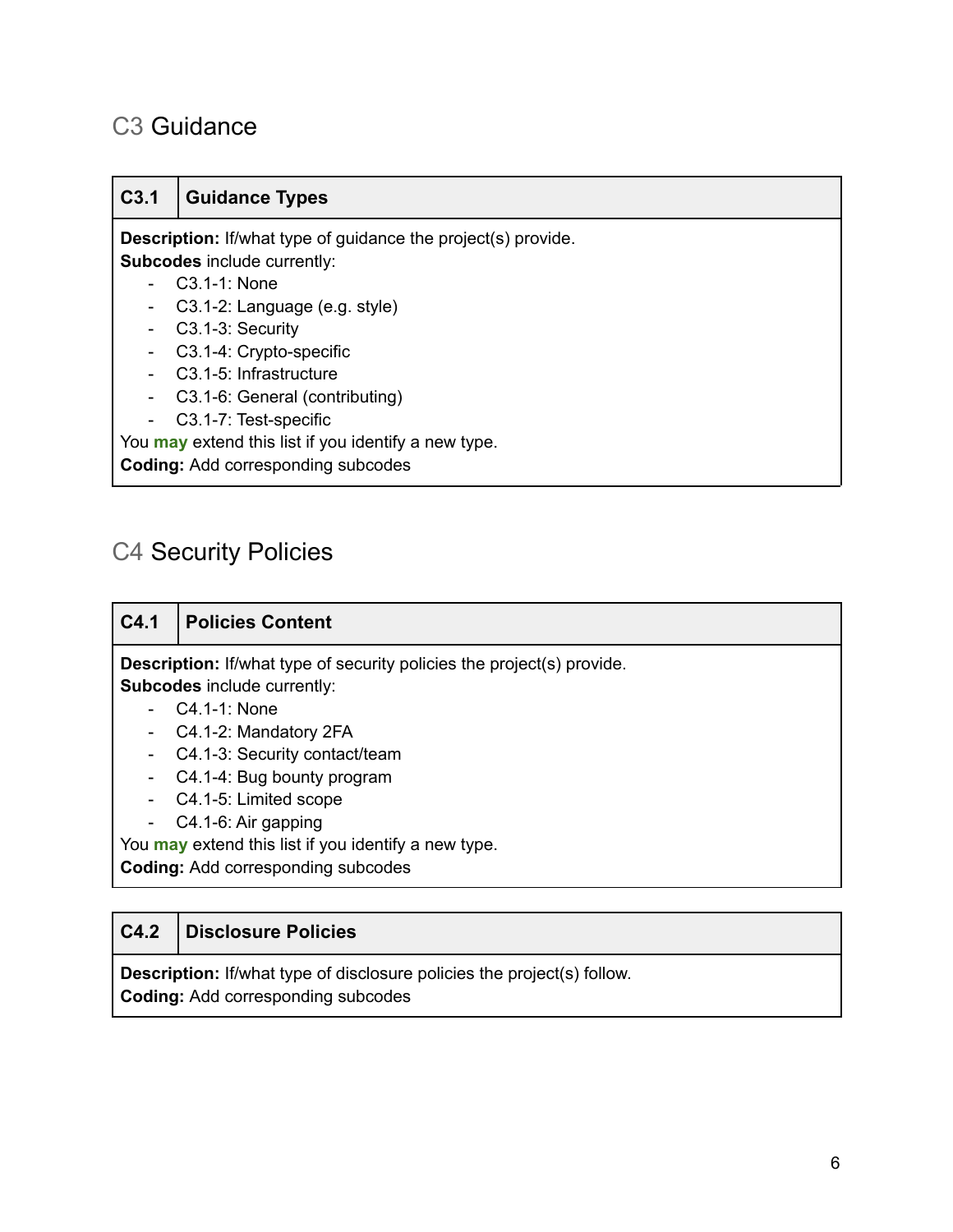#### **C4.3 Incident Playbooks**

**Description:** If/what type of incident playbooks the project(s) follow.

**Subcodes** include currently:

**Coding:** Add corresponding subcodes

#### **C4.4 Security Testing**

**Description:** If/what type of security testing does the project(s) perform.

**Subcodes** include currently:

**Coding:** Add corresponding subcodes

#### **C4.5 Security Reviews**

**Description:** If/what type of security reviews does the project(s) perform.

**Subcodes** include currently:

**Coding:** Add corresponding subcodes, see also **C5.3 - Pull Requests**.

#### **C4.6 Threat Modeling**

**Description:** If threat modeling is mentioned by the participant (exact match only?). **Subcodes** include currently: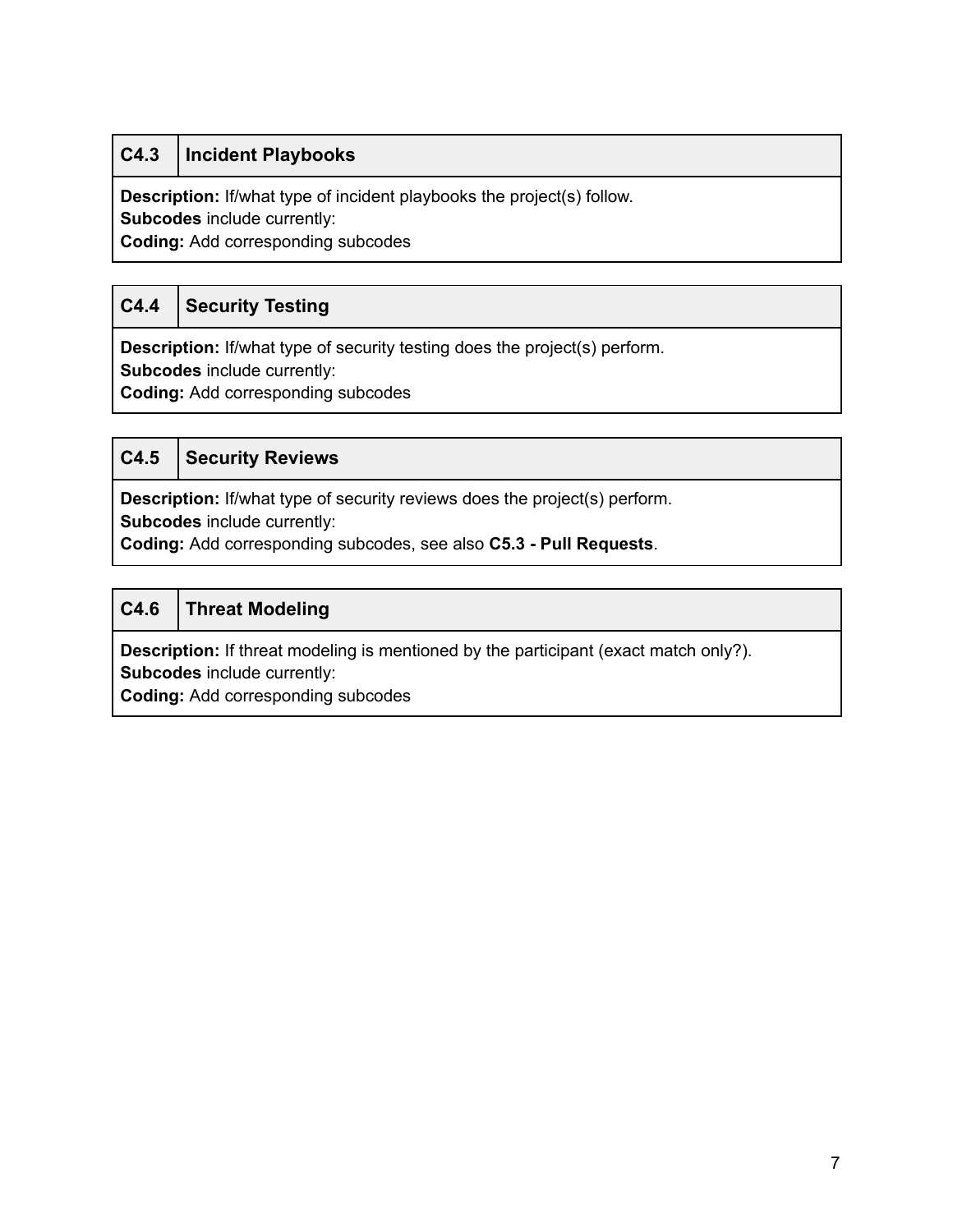## <span id="page-7-0"></span>C5 Project Structure

|  | C5.1   Project Stage |
|--|----------------------|
|--|----------------------|

**Description:** What does the setup of the project look like? Which stages does the project have?

**Examples:** Code  $\rightarrow$  Commit  $\rightarrow$  PRs  $\rightarrow$  Review  $\rightarrow$  CI for tests and Build  $\rightarrow$  Deployment **Coding:** Code mentions of stage-relevant parts.

#### **C5.2 Stage Control**

**Description:** Who controls the different stages. **Coding:** Add corresponding subcodes

#### **C5.3 Pull Requests/Patches**

**Description:** How are pull requests (or patches if mailing list ist used) handled? **Coding:** Add corresponding subcodes

#### **C5.4 Secret Management**

**Description:** How are (CI/CD) secrets handled **Coding:** Add corresponding subcodes

#### **C5.5 Commit Signing**

**Description:** Whether/Why commits are signed **Coding:** Add corresponding subcodes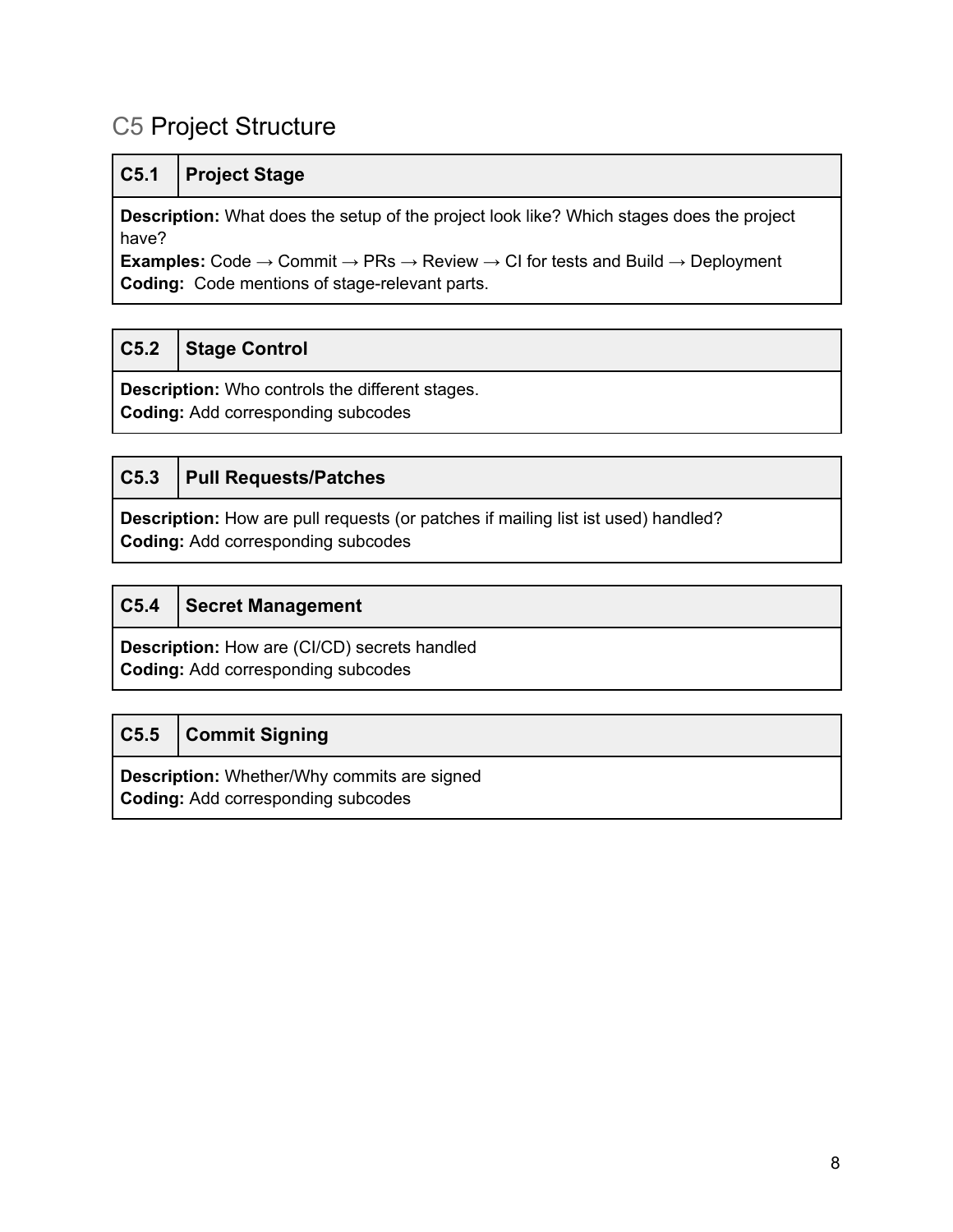#### **C5.6 Supply Chain**

**Description:** What does the software supply chain look like?

**Subcodes** include currently: - C5.6-1: Private package repo used

- C5.6-2: Vulnerability checking with tools
- C5.6-3: Vulnerability checking manual
- C5.6-4: Decision Criteria
- C5.6-5: Frequent updates of dependencies
- C5.6-6: Pinning of package versions
- C5.6-7: Optional dependencies
- C5.6-8: Link against OS libs

You **may** extend this list if you identify a new type.

**Buzzwords:** Third Party Libraries, Package Manager, APIs, External projects

**Coding:** Add corresponding subcodes

#### **C5.7 Other Infrastructure**

**Description:** Does the project have additional infrastructure such as a project website or chat tools?

**Subcodes** include currently:

- C5.7-1: None
- <span id="page-8-0"></span>- C5.7-2: Access (who controls this infrastructure?)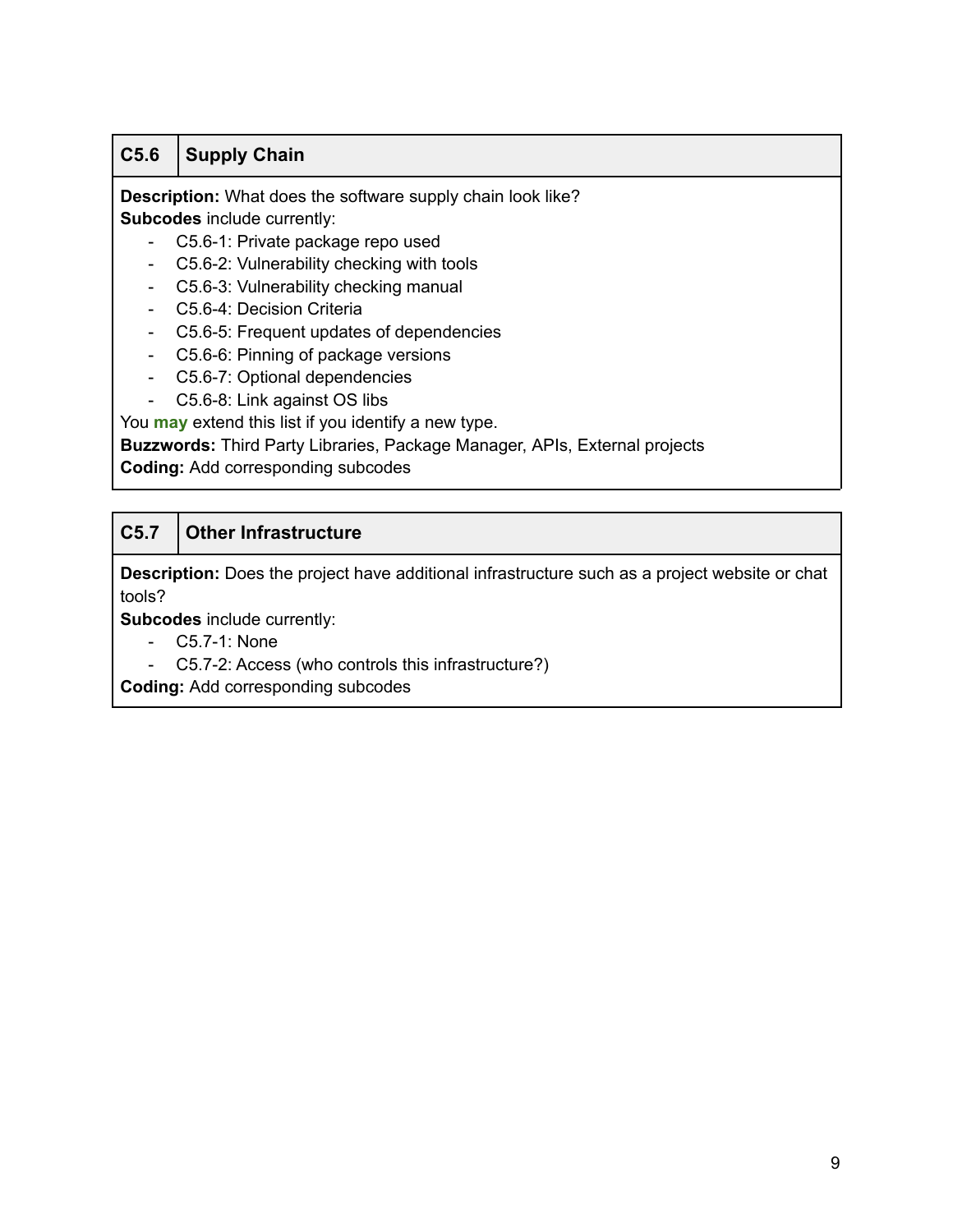## C6 Release and Updates

| C6.1 | <b>Release Decision</b>                                                                                       |
|------|---------------------------------------------------------------------------------------------------------------|
|      | <b>Description:</b> Who makes the decision to release an update?<br><b>Coding:</b> Add corresponding subcodes |

#### **C6.2 Release Deprecation**

**Description:** How are releases deprecated? **Coding:** Add corresponding subcodes

| C6.3 | <b>Release Announcement</b> |
|------|-----------------------------|
|      |                             |

**Description:** How are (security) releases announced? **Coding:** Add corresponding subcodes

#### **C6.4 Release Distribution**

**Description:** If/how releases are actually distributed.

**Coding:** Add corresponding subcodes

<span id="page-9-0"></span>

| C6.5   Release Signing                          |
|-------------------------------------------------|
| <b>Description:</b> If/how releases are signed. |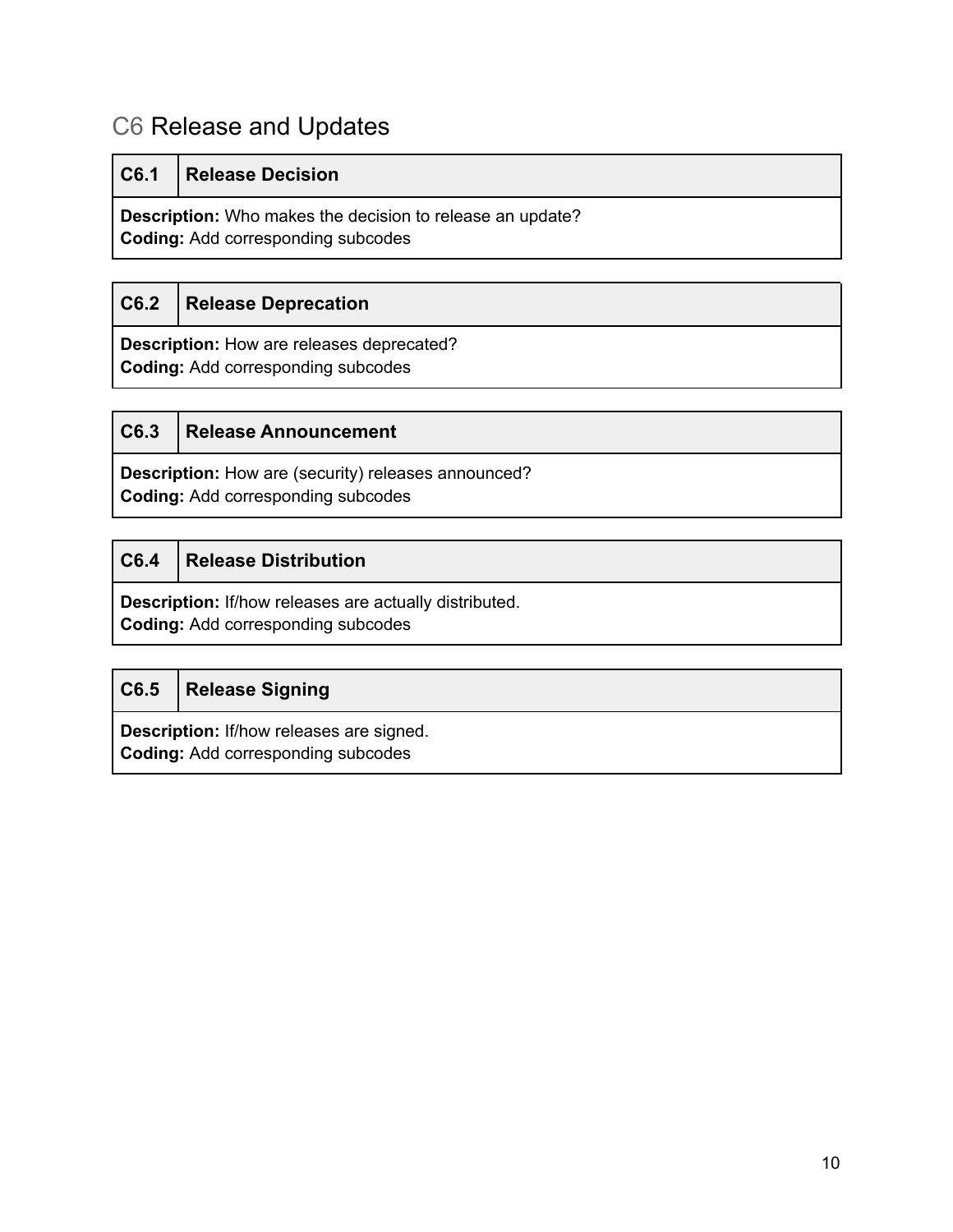## C7 Roles and Responsibilities

#### **C7.1 Hierarchy**

**Description:** What does the trust hierarchy look like **Coding:** Add corresponding subcodes

#### **C7.2 Security-specific roles**

**Description:** Are there security-specific roles within the project? **Buzzwords:** security team, sysadmins **Coding:** Add corresponding subcodes

## <span id="page-10-0"></span>C8 Trusting Contributors

|                                                                                                                   | C8.1 Gaining Trust |
|-------------------------------------------------------------------------------------------------------------------|--------------------|
| <b>Description:</b> What are ways to gain trust as a new contributor<br><b>Coding: Add corresponding subcodes</b> |                    |

#### **C8.2 Identity Check**

**Description:** Does the project(s) check the identity of contributors **Coding:** Add corresponding subcodes

#### **C8.3 Contributor License Agreement**

**Description:** Does the project(s) have a CLA? **Subcodes** include currently:

- C8.3-1 None

**Coding:** Add corresponding subcodes

#### **C8.4 Public List of Contributors**

**Description:** Does the project(s) maintain a public list of contributors **Coding:** Add corresponding subcodes